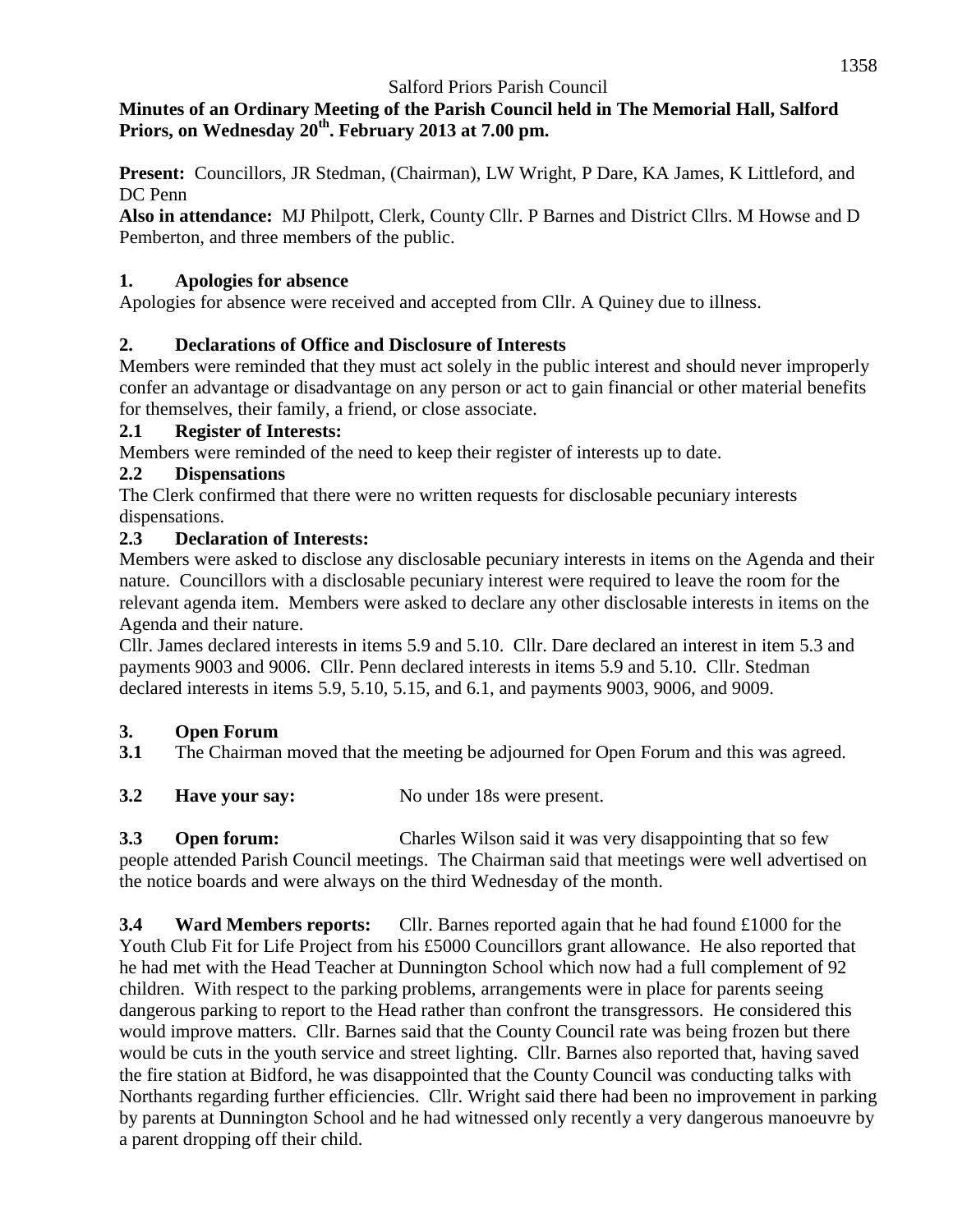Cllr. Howse and Cllr. Pemberton reported on District Council matters. The Friday Furlong project at Bidford is going ahead with Taylor Wimpey as the developer. The new medical centre was on track and the PCT funding was still in place. However, the Chairman said he had been informed that the site was back on the open market. A revised retail development was being considered for the United Carriers site on Waterloo Road. The Councillors also reported that the revenue and capital budgets were being approved with no increase in Council Tax. Cllr. Howse referred to a business conference taking place to help move the District forward. Cllr. Pemberton referred to community energy schemes to help residents obtain the cheapest energy rates for their properties. He also reported the concern of the West Area Planning Committee regarding the quality of input from County Highways on planning issues and said that a meeting had been held with the County Council to resolve matters.

**3.5** The Chairman closed the adjournment at 7.14 pm and re-opened the adjournment at 7.24pm when the Ward Members arrived. It was finally closed at 7.41pm.

#### **4. Minutes**

**4.1** The Minutes of the Ordinary Meeting of the Parish Council held on Wednesday 16<sup>th</sup>. January, at The Memorial Hall, Salford Priors, were approved and signed by the Chairman.

#### **5. Clerk's Report**

#### **5.1. Memorials to former Councillors**

A letter setting out the Council's proposals was sent to Trudi Lowe on 18.01.13. A reply is awaited.

#### **5.2 Flood defence works.**

Matthew Whiteman of Sandfields was asked to contact the Chairman directly to inspect the areas where flood water has washed onto the road.

### **5.3 Portable Appliance Testing**

The Portable Appliance Testing was carried out on 30.01.13. There were more appliances than expected and Council was asked to decide if it wished to counter charge the Memorial Hall and TOPs Management Committee £57 and £48 respectively. Cllr. James said the charge appeared rather high and said that the Clerk should obtain the list of appliances tested. He said that it was the responsibility of the Hall, TOPs, and Parish Office management to risk assess the frequency of future testing. This matter to be further considered at the next meeting.

#### **5.4 Residents' meeting with Alamo**

The Clerk had liaised with Mrs King on behalf of Garrard Close residents and Richard Ward of Alamo and the company will be organising a meeting with affected residents as soon as they have resolved outstanding planning conditions. The Parish Council has no further involvement in this matter. It was confirmed that soil dumping had commenced and the Clerk was asked to contact Richard Ward regarding the 3 or 4 cars parked outside on the road each day as these were causing an obstruction to the free flow of traffic.

### **5.5 Mole treatment to the Playing Field.**

Following comments at the last Council meeting the contractor laid further traps on  $29<sup>th</sup>$ . January. The contractor reported that he had trapped one further mole in a tunnel near the boundary fence with the Scout Hut.

#### **5.6 Systems audit.**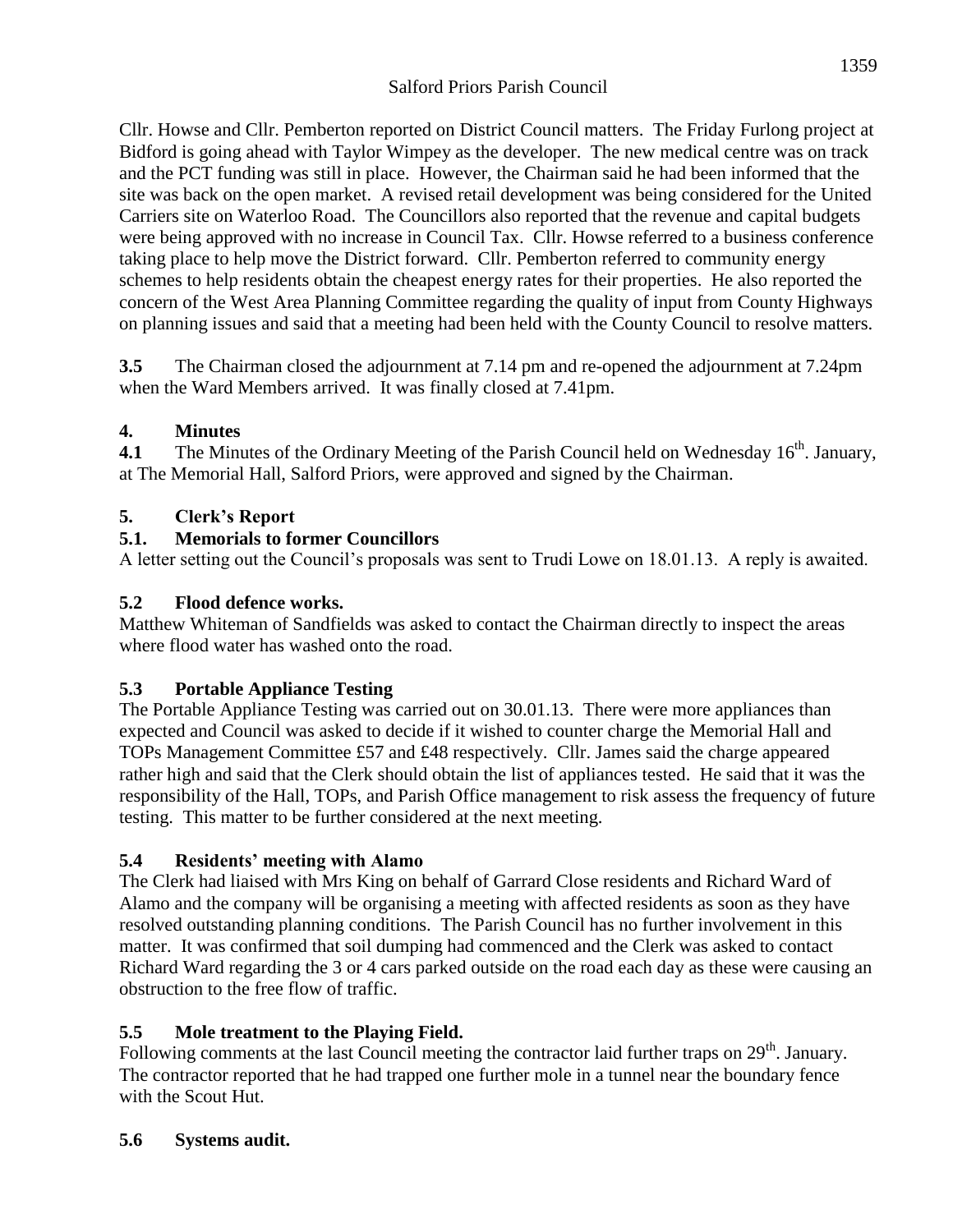Geoff Bradley has collected the relevant documents to carry out a systems audit.

### **5.7 Precept**

The official form supplied by the District Council setting out the Parish Council's requirements was completed and forwarded to SDC on 19.01.13.

#### **5.8 Repairs to the goalposts and paling fences at the playing field.**

An order has been placed with Anthony Hathaway to repair the goal posts and the lengthsman has repaired the broken palings.

Having declared interest, Cllrs. Stedman, James and Penn left the room and the Vice Chairman took the Chair.

#### **5.9 New Mowing contract**

Following the decision by Council to award the new mowing contract to Limebridge Rural Services Ltd. the contract document has been signed by the contractor. The contract commences on  $31<sup>st</sup>$ . March, however, depending on weather conditions, it may be necessary to start earlier.

### **5.10 New Flower Display contract**

Tender documents have been sent to five contractors following the advertisements in the press. The closure date is Wednesday 27<sup>th</sup>. February. Council agreed that Cllrs Wright and Dare would witness the opening of the tenders.

#### **5.15 New bus shelter.** (This item taken out of order)

The new bus shelter in School Road, opposite Hedges Close, has been completed satisfactorily. Stagecoach have been asked to fit a new bus stop sign to the shelter. As the shelter was being erected a resident asked why it had not been placed the other way around to shelter users from spray. The reasons it has been placed as it has are firstly to protect from the prevailing wind and secondly because it would have impaired visibility for cars entering School Road from the houses above the shelter. This would have been unacceptable to the Highways Authority. If spray is a problem (and it is not thought that it will be) then a low wall could be constructed. Cllrs. Stedman, James and Penn returned to the room.

**5.11 Salford Priors Primary School**

A letter was sent to Jim Graham, Chief Executive of Warwickshire CC, as instructed by Council on 22.01.13. Mr Graham replied on 25.01.13 acknowledging our letter and a full response was received on 11.02.13 and has been copied to the Headteacher. Copies were circulated to Members. Cllr. Littleford said that several pupils travelled to Bidford School each day.

### **5.12 Solar lights on the playing field near the Scout Hut and TOPs.**

Peter Long has attended to the two solar lights on the Playing Field on 30.01.13.

#### **5.13 New see-saw.**

The new see-saw has been installed by Wicksteed.

#### **5.14 Framing of the Queen's Jubilee portrait.**

The Clerk said he was awaiting a suitable opportunity to take the portrait to a framer at Pershore.

#### **5.16 Circular seat at Iron Cross**

The Chairman asked the Clerk to ascertain when the seat would be replaced.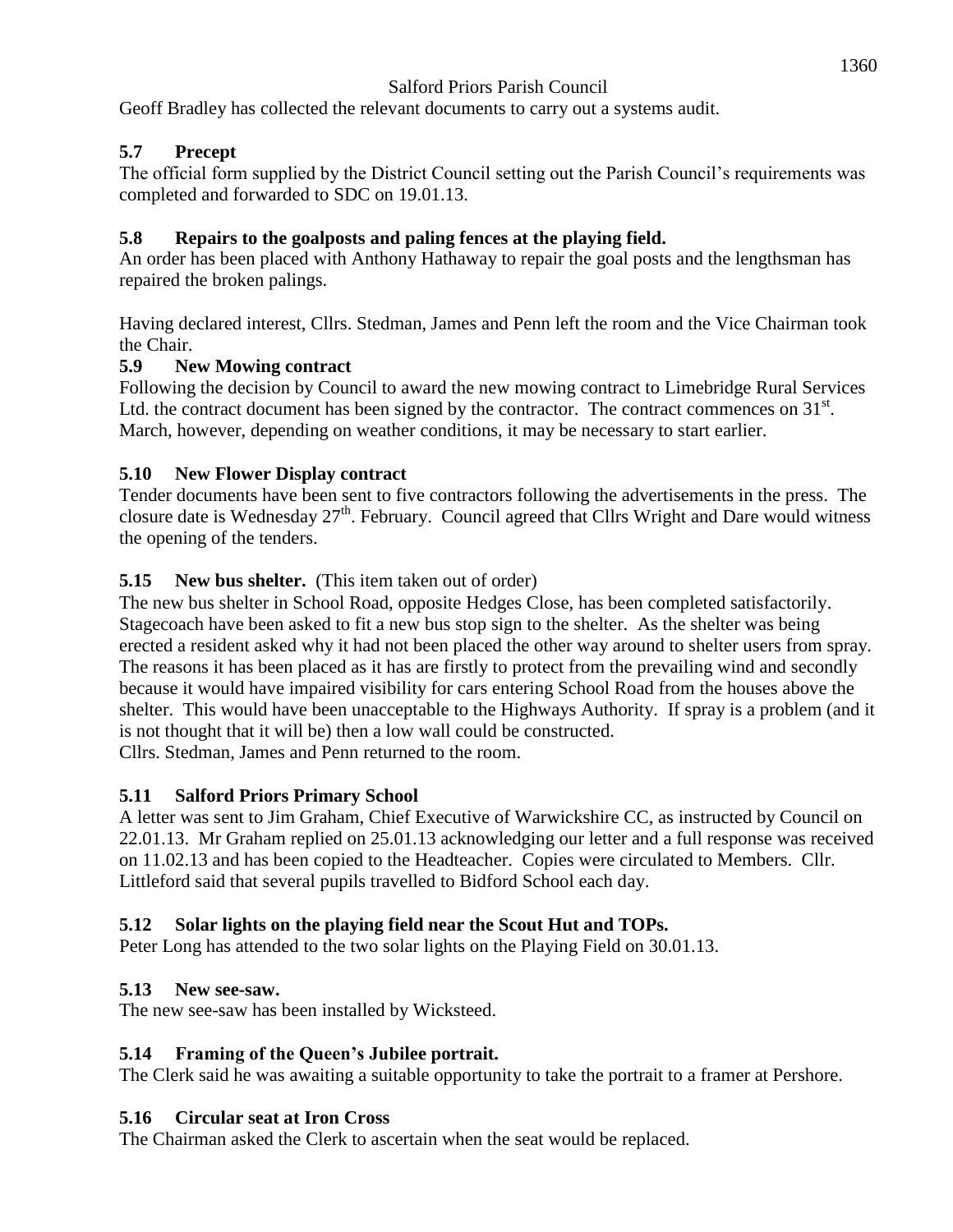## **6. Planning general**

**6.1 Mudwalls Farm** (This item was taken following Item 5.15 and Cllr. Stedman remained outside the room)

The Clerk reported that he had written to Roger Thatcher who had thanked us for the report and said he would monitor the situation carefully. He had advised that, in his opinion, it would be more effective to contact the company when the lease expired and the planning conditions related to the removal of caravans came into force.

Cllr. Stedman returned to the room following this Item.

#### **6.2 Neighbourhood Planning**

The Clerk had circulated a report of a meeting with interested residents held on 13.01.13. The Clerk's report showed that, following extensive publicity, just 4 residents had attended. At the meeting Cllr. James had explained the process and the commitment needed of volunteers and said the plan has to be community led but the Parish Council has to set up a Steering Group. The Steering Group is required to produce a scoping document with sections covering housing, employment, transport, environment, conservation, and sustainability and this must be confirmed by the Parish Council. The plan must accord with the Stratford on Avon District Council Core Strategy and also any relevant national policies. At the meeting Cllr. James discussed the financial commitment which could be possibly £2000 in year 1 and at least £5000 thereafter. The Clerk had reported that the meeting decided there was support for forming a steering group to develop a Neighbourhood Plan from both Councillors and residents. However, Cllrs. Stedman and Quiney and the Clerk had said they did not have the time to be involved with the steering group. The Clerk's report asked Council to consider if there had been sufficient support from the whole community to justify the effort and expense involved in producing a Neighbourhood Plan; whether there were sufficient committed volunteers to form an effective Steering Group; and whether the Parish Council was willing to make the necessary financial commitment and to accept the risk of a negative referendum result and potential claw-back?

Cllr. James said that the report was an accurate description of the meeting and that there was a planning consultant in the village who was advising on several Neighbourhood Plans (NP) and charging only £60 per hour for his services. Cllr. Littleford enquired regarding the percentage vote for the referendum and also if discussions could be held with developers and whether they could proceed without needing planning permission. Cllr. James confirmed that planning consent would still be required but the path would be easier if sites were in the NP. Cllr. Wright said it was a serious concern that a referendum could be lost and money clawed back because residents most affected by development proposals would be more likely to vote. Both the Chairman and Cllr. Wright said there was not sufficient community interest to justify going ahead. The Chairman said that very few smaller parishes were proceeding with a NP and he could not envisage the cost being less than £10,000 as a minimum. Cllr. James said that a budget could be set and he felt the cost could be as low as £400 for the planning consultant's involvement. The Chairman asked if a steering group could be put together as insufficient community support appeared to be available. Cllr. James said that the Council would take the plan forward.

District Councillor D Pemberton asked to speak and said he felt the balance of the argument was in favour of having a plan. He could not see how a development of, say, the seventy houses allocated in the core strategy could be got through without a NP. The Chairman said there were other ways of putting proposed projects to the community but Cllr. James said this could not be done and the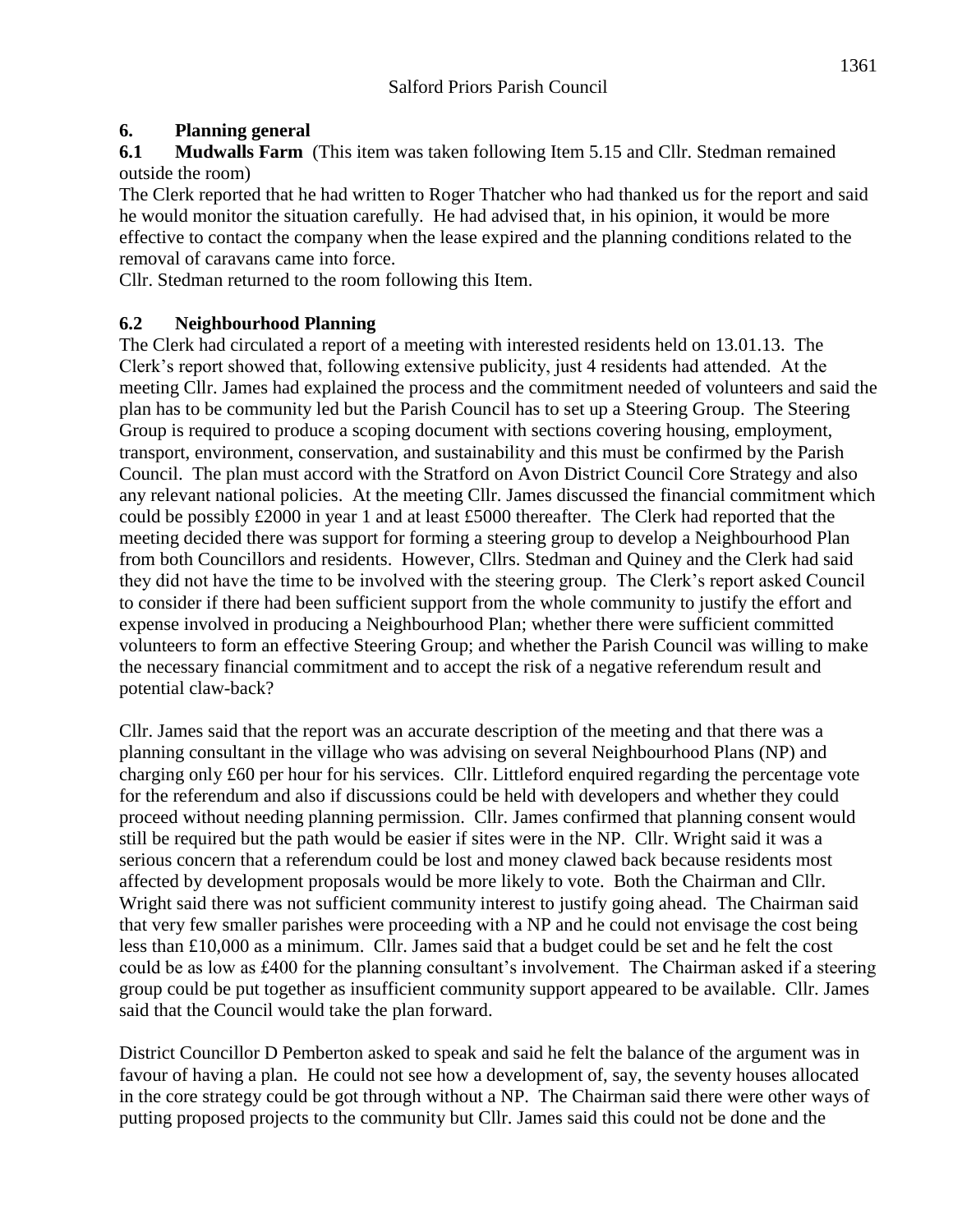playing field project could not proceed without a NP. Cllr. Penn expressed his concerns regarding the funding and Cllr. Wright said that it would take most of the money allocated for projects.

Cllr. James said that a decision needed to be made now and proposed that the Parish Council should develop a Neighbourhood Plan and that the plan area should include the whole parish. He added to his proposal that the Clerk should make the necessary NP application to SDC and this would cover the whole parish. The Chairman questioned this proposal as he considered only the village of Salford Priors should be the plan area as the six settlements were category three settlements and Cllr. James responded by saying that the settlement categories no longer existed and could all be developed. Cllrs. Penn and Dare both seconded the proposal and Council agreed by five votes to nil with the Chairman abstaining. Cllr. James was asked to send a digital file of his application draft to the Clerk ready for circulation to the next meeting.

### **6.3 Marsh Farm Liaison Group meeting.**

The Clerk had circulated a draft copy of the Minutes of the meeting held on 7.02.13. There were no major items to report. The Chairman confirmed that extraction was complete and that just 1000 tonnes of sand and aggregate remained to be sold. He said that infilling would take a further 8 to 10 years to complete and CEMEX had said that the plant would be moth-balled.

#### **6.4 Garden Cafe extension at Hillers.**

The Chairman said this matter would be considered under Item 7.2.

### **7. New Planning Applications**

**7.1 13/00193/VARY** - Removal of Condition 2 of planning permission 03/03062/FUL - Extension to existing building (retrospective) - in respect of the use of the building for agriculture and the storage, loading and unloading of agricultural produce by Bomford Ltd, the overall use of the building to revert to agricultural use only once Bomfords Ltd cease to occupy the site at Orchards Farm, Station Road, Salford Priors, Evesham WR11 8SW for Angus Soft Fruits Ltd.

Cllr. James said that it was important not to remove Condition 2 as this would open the door to more industrial use in the future. He recommended that the Parish Council propose a variation of the condition and Council approved the following response to the consultation:

"The Parish Council **object** to the removal of Condition 2 in its entirety as this condition was imposed to protect the amenity of the area and planning permission was only granted because of the particular circumstances of the then applicant.

However the Parish Council would raise no objection to the variation of wording of the condition with the deletion of Bomford Ltd with the substitution wording of Angus Soft Fruits Ltd. The reason being that this will limit the building to agricultural use and protect the amenity of the area. Therefore the variation to Condition 2 should read:

The building hereby permitted originally permitted 03/03062/FUL and marked 3 on the submitted drawing 6741-101 shall not be used other than for agriculture or for the storage and loading/unloading of agricultural produce. When the premises cease to be occupied by Angus Soft Fruits Ltd, the use of the building shall be limited to agricultural use only thereafter."

The Chairman said that he was very concerned that Angus Soft fruits were still not operating totally in accordance with the conditions imposed and the District Council had not dealt with the issues of the Certificate of Lawful Development Existing (LDE) as agreed at the meeting between Councillors and SDC held last September. Cllr. James was asked to draft a letter to SDC expressing disquiet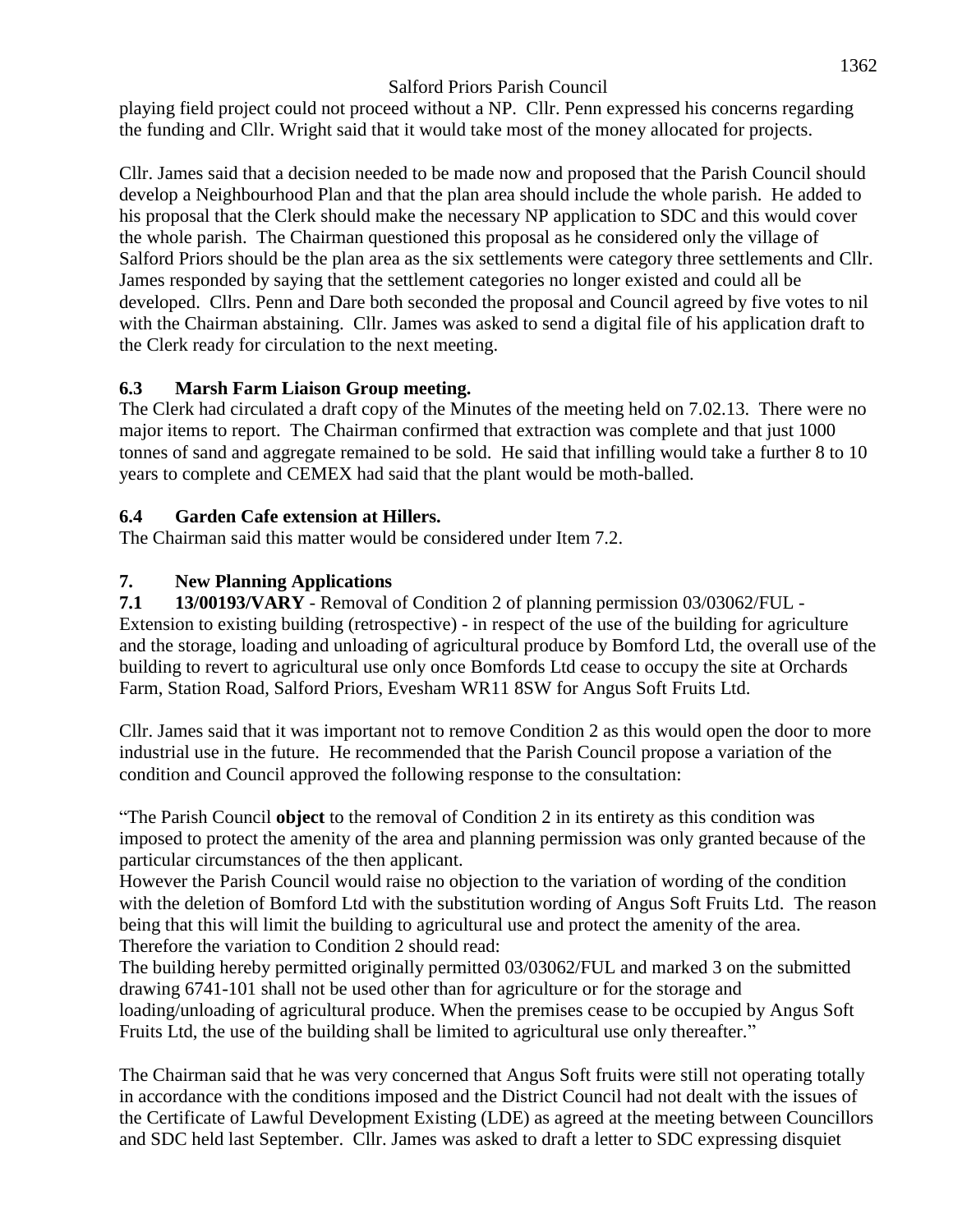regarding the lack of action by the District Council on enforcement of the LDE and calling for a meeting on site.

#### **7.2 13/00302/FUL** – proposed extension to existing cafe replacing temporary marquee extension at Dunnington Heath Farm, Dunnington, Alcester, B49 5PD for A H Hiller and Sons Ltd.

The Chairman said that the proposal was a natural extension of an important local business. Council agreed to strongly support the proposal.

## **8. Planning Decisions**

Council noted the following planning decisions:

**8.1 12/02738/FUL –** Single storey rear extension to form garden room and extension to existing living room at Fieldview, Pitchill, Evesham, WR11 8SN for Mr R Sayce.

#### **Planning Permission granted**

**8.2 12/02677/FUL –** Continued use of existing building for B8 storage and retention of 3 containers for a further 5 years at Marsh Farm, School Road, Salford Priors, Evesham, WR11 8SG for Mr Robert Lewis.

### **Planning Permission granted for 5 years**

## **9. Playing Field**

### **9.1 Playing Field weekly inspections.**

The Clerk reported that he had received inspection reports from Cllr. Quiney dated 17.02.13, 10.02.13, 2.02.13, and 27.01.13. No problems were listed and mole activity appeared to have ceased. The Clerk reported that the annual inspection would be carried out shortly by Digley Associates.

### **10. Jubilee fund dispersal**

## **10.1 Proposed Picture Post book.**

Cllr. Littleford reported that she was experiencing some difficulty in obtaining suitable photographs and was considering an alternative plan.

### **11. Highways**

## **11.1 Highways repairs.**

The Clerk reported that he continued to chase repairs and noted that Broom lane had been completely re-surfaced. The Clerk was asked to contact WCC Highways regarding the water pouring down Broom Lane across the full width of the road as this was extremely hazardous. The lengthsman had cleared gully pots outside Salford House but further work including jetting and clearing tree roots was still necessary. Priorities were the gullies and drainage outside the shop in School Road, on the B4088 at the Marsh Farm Quarry entrance, and also on Tothall Lane where vehicles from Marsh Farm crossed the lane.

## **11.2 Report from Cllr. Quiney regarding Ban Brook.**

This item was held over to the next meeting.

### **11.3 Tasks for the Parish Lengthsman.**

The Clerk reported that the Parish Lengthsman had commenced work. The Clerk had circulated a list of tasks and Councillors were asked to report any necessary works to the Clerk. Councillors asked for cleaning of road signs and estate signs to be added to the list.

## **11.4 County Council policy on signs and general street furniture.**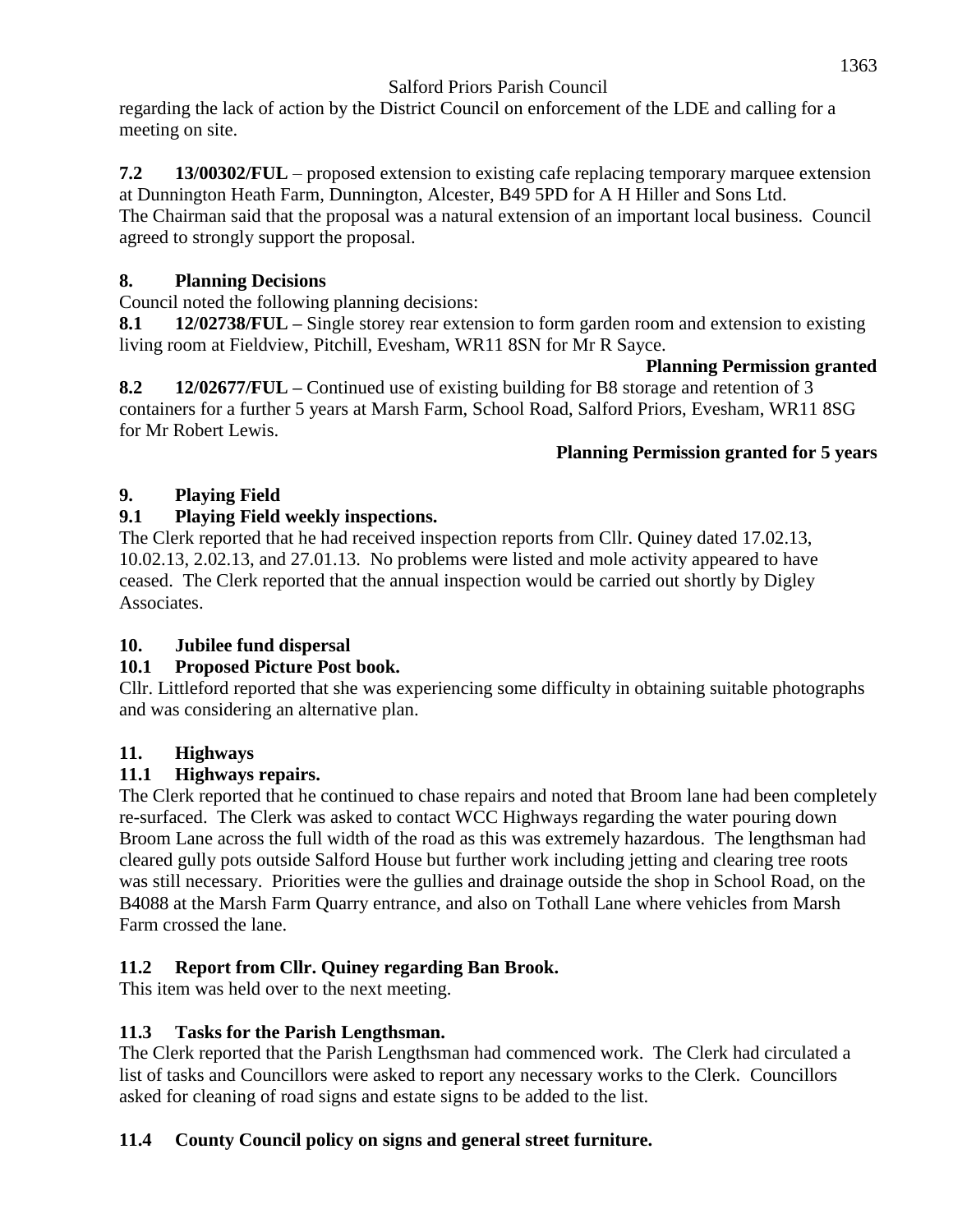The Clerk reported he had been informed that the County Council does not have the resources to conduct audits of all signs and did not hold an inventory for maintenance purposes. However, the policy was to seek to reduce sign clutter so the County Council would welcome any details of signing which the Parish Council believed to be redundant. All signs must be designed and used in accordance with the "Traffic Signs Regulations and General Directions 2002" which prescribes the design and conditions of the use of traffic signs that can lawfully be placed on or near roads. Councillors were asked to identify any signs they considered to be surplus to requirements.

### **12. Communications**

## **12.1 Website.** (This item was taken after Item 3.3)

The Chairman asked Mr Liam Maude to report on the progress in developing a new web site. Mr Maude said that there had been a meeting with the proposed contractor, Tony Jay of Arrowscape. Mr Maude had been liaising with Mr Jay regarding the migration of all the content from the existing website together with arrangements for e-mail and the domain name. Mr Maude said that the content was key to having a lively site and said that the Clerk was contacting all businesses and organisations again to get updated information including photographs and contact details. The Chairman said that it was important to have some up to date photos to complement the historical content already posted. He suggested that Cllr. Littleford's Jubilee photos would be suitable. Cllr. Littleford suggested a suitable item should be included in the Newsletter particularly to encourage the one-man businesses to become involved. Cllr. James said that upcoming events should be clearly featured.

## **12.2 March Newsletter**

The Clerk said he had drafted several items. Cllr. Wright asked for an item on the e-news service to be added and Cllr. Dare for an item reminding residents of the Parish Council meetings. Council agreed that the final text could be confirmed by e-mail.

### **13. Parish Council matters**

## **13.1 Changes to Standing Orders**

The Clerk said that when the Council approved new Standing Orders in 2010 it was known that changes to the Code of Conduct were coming but the details were not known. Now these changes were in place it was necessary to amend the Standing Orders and proposed revisions to Section 7, based on recommendations from NALC were circulated to all Councillors. The Chairman confirmed the Clerk's report and proposed acceptance of the changes. Cllr. Penn seconded, and it was agreed. The revised Standing Orders will be placed on the web site following the May Annual meeting.

### **13.2 Annual Parish meeting**

The Clerk reported that he had contacted the Head Teacher and the Beat Manager for the Alcester Safer Neighbourhood Team. The beat manager had agreed to provide a speaker but a reply from the Chairman of the Governors of the school was awaited.

## **14. Rights of Way**

## **14.1 Report from Cllr. Penn on the Rights of Way.**

Cllr. Penn reported that the path by the A46 was significantly improved following repairs to the fence by CEMEX.

### **14.2 Potential footpaths opposite the Post office and at Marsh Farm.**

The Clerk reminded Members that Sandfields had contacted the owners of land affected by the possible new footpaths asking them to respond directly to the Council. The Clerk said there had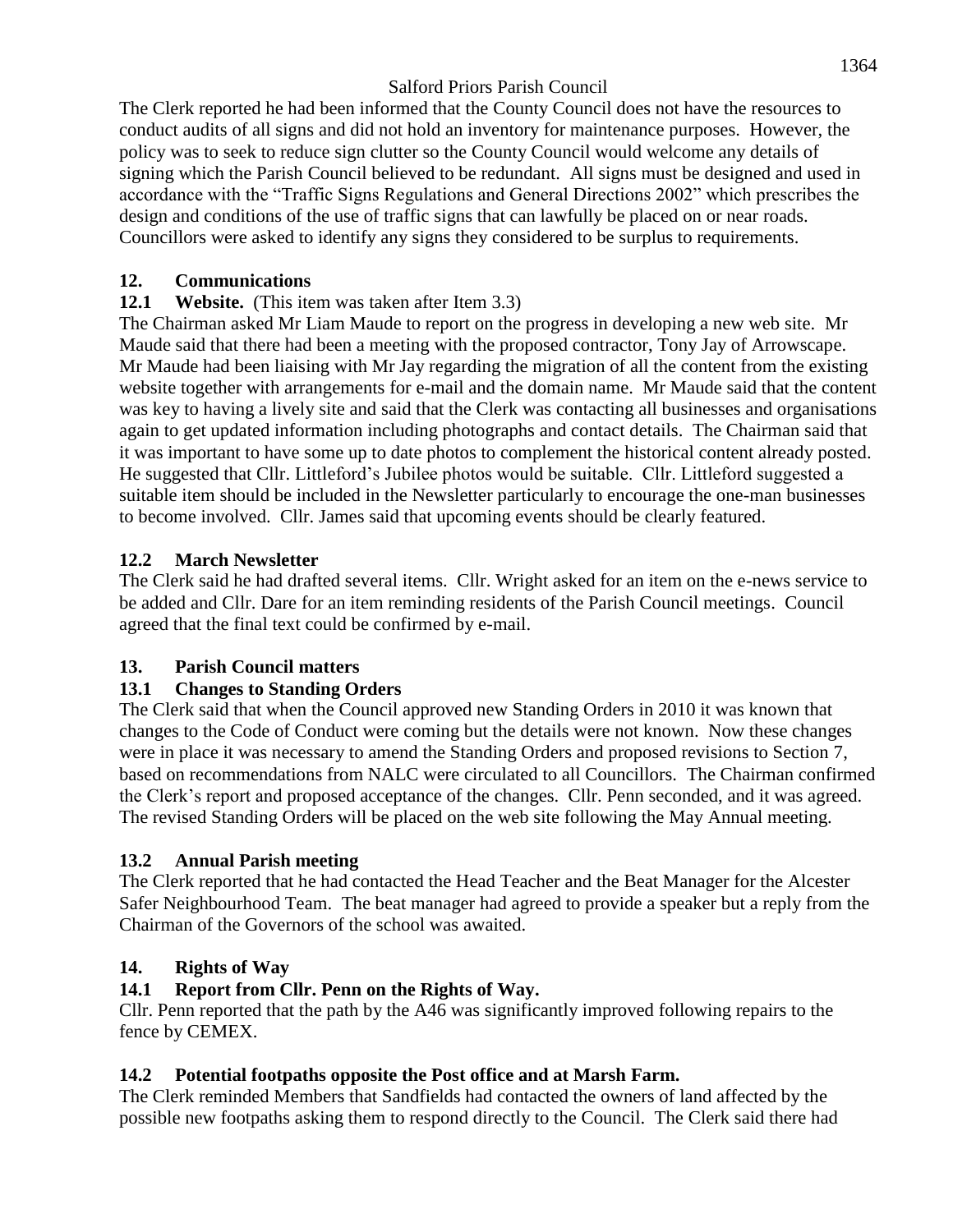been no response from the owners and Council agreed that, in view of the opposition of the tenants, no further action be taken.

## **15. Matters raised by Councillors**

**15.1** Matters raised by Councillors were considered under this item and Councillors were also invited to use this opportunity to report minor matters of information not included elsewhere on the Agenda and to raise items for future agendas.

## **15.2 Cllr. Dare, Additional grit bin in Perkins Close area.**

Cllr. Dare reported that a resident of Perkins Close had requested an additional grit bin and wondered if it was possible to purchase a new one. Councillors suggested that some bins could be re-located and the Clerk was asked to bring a list of bin locations to the next meeting.

### **15.3 Cllr. Wright, Speeding tractors**

Cllr. Wright expressed concerns regarding speeding tractors on Broom Lane and other locations. The Clerk said that Mr Beamish had raised the issue directly with him and he had contacted Mr Whiteman of Sandfields who had agreed to speak to all his drivers.

## **16. Correspondence Received**

## **16.1 WALC, Annual briefing day**

The Clerk had been asked to bring this item back to Council from the previous meeting. No councillors were available to attend.

### **16.2 Jonathan Spence, Door to door selling**

Members noted the information provided and asked that it be included in the Newsletter.

## **16.3 Community Forum, March 12th .**

Council noted the programme for the next Community Forum meeting at Bidford. Members were encouraged to attend.

## **16.4 WALC, Parish and Town Council liaison meeting.**

Council noted the invitation to attend the liaison meeting on  $25<sup>th</sup>$ . June. Cllr. James agreed to attend.

### **17. Tabled documents**

No documents were tabled.

Cllrs. Stedman and Dare left the meeting, Cllr. Wright took the chair.

### **18. Finance**

### **18.1 Consideration and approval of the payments and transfers listed in Appendix A.**

Council noted the income transactions in Appendix A1 and the expenditure items approved between meetings in Appendix A2.

Council considered the expenditure transactions listed in Appendix A3. Authorisation for payment was proposed by Cllr. James, seconded by Cllr. Littleford, and carried.

Cheques were signed by Cllr. Wright and Cllr. James.

Council considered and approved a proposal to transfer £12,000.00 from No.1 account to the Community account in Appendix A4. Authorisation for transfer of funds was proposed by Cllr. James, seconded by Cllr. Wright, and carried.

Council noted the bank balances in Appendix A5.

Cllrs. Stedman and Dare returned to the meeting.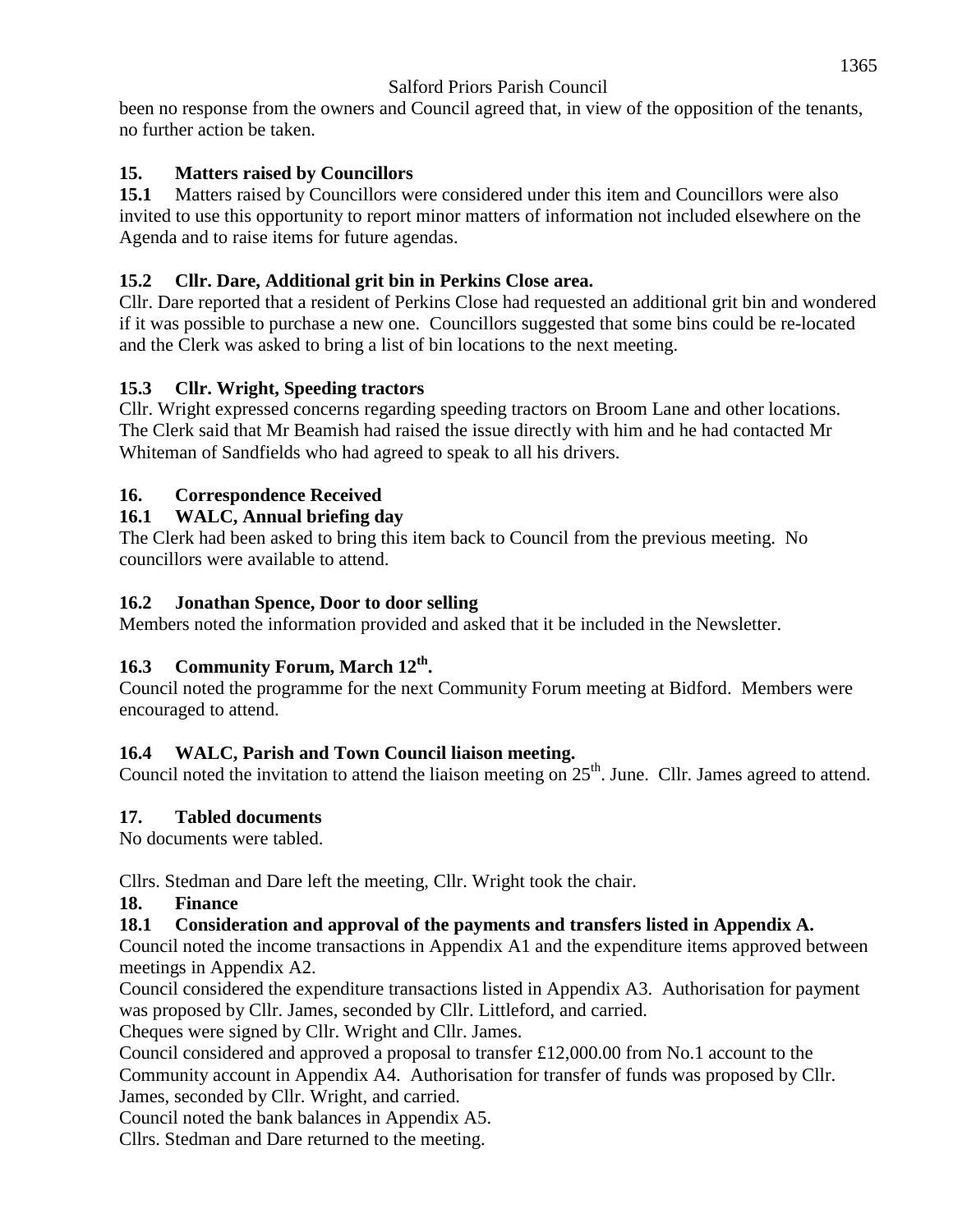#### **19. Date of Next Meetings**

**19.1** Council confirmed the date of the next Ordinary Meeting of the Parish Council at 7.00pm., on Wednesday 20<sup>th</sup>. March 2013 in The Memorial Hall, Salford Priors.

### **20. Exclusion of the Public from the Meeting.**

The Chairman proposed, Cllr. Dare seconded, and it was agreed "That in view of the confidential nature of the business about to be transacted, it is advisable in the public interest that the press and public be temporarily excluded and they are instructed to withdraw."

## **20.1 Appointment of an Advisor regarding the play areas and community buildings.**

The Chairman and the Clerk met Keith Williams of Stansgate Planning on 8.02.13 and a note of the meeting was circulated to Councillors. A letter from Stansgate setting out the terms and costs of a planning appraisal and feasibility study was also circulated. The fee proposed for the study was £1250 plus expenses. The Chairman proposed, Cllr. Wright seconded, and it was agreed that Stansgate Planning be commissioned to carry out the appraisal and report as set out in the circulated documents. In view of this very specialist work only one quotation was obtained in accordance with financial regulations.

## **20.2 Purchase of the access to the Playing Field**

The Clerk had circulated a note of a meeting he had held with Cox & Hodgetts, solicitors, regarding the proposed purchase of the access to the Playing Field. He reported that the solicitor had obtained documents clarifying that the Parish Council did have a full right of way to the Playing Field and in the circumstances advised the Council not to proceed with the purchase at this stage. He had also advised that the Playing Field was not registered and recommended that the Council should obtain registration at an estimated cost of £450. The Chairman proposed, Cllr. Wright seconded, and it was agreed that the proposal to register the field should be adopted and that no further action should take place in respect of Stratford District Council and the purchase of the access at this stage. Cllr. James advised that the registration should be as a "sports and recreation field".

### **20.3 News Item**

The Clerk had circulated a draft news item to be included in the March Newsletter regarding the play areas and community buildings. Council agreed that this item should be held over to the next meeting and a special newsletter might be considered.

### **21. Closure of meeting**

The Chairman closed the meeting at 9.55.pm.

Signed......................................................... Date.................................

| Tn. No.      | <b>Cheque</b> | Gross    | Vat   | <b>Net</b> | <b>Details</b>                              |
|--------------|---------------|----------|-------|------------|---------------------------------------------|
| 6543         |               | 630.64   | 0.00  | 630.64     | HMRC, VAT Refund Quarter 3                  |
| 6544         |               | 408.85   | 0.00  | 408.85     | TOPs Mgt. Com. Insurance and<br>electricity |
| <b>Total</b> |               | £1039.49 | £0.00 | £1039.49   |                                             |

# **APPENDIX A – Finance**

**A1 Income transactions for approval**